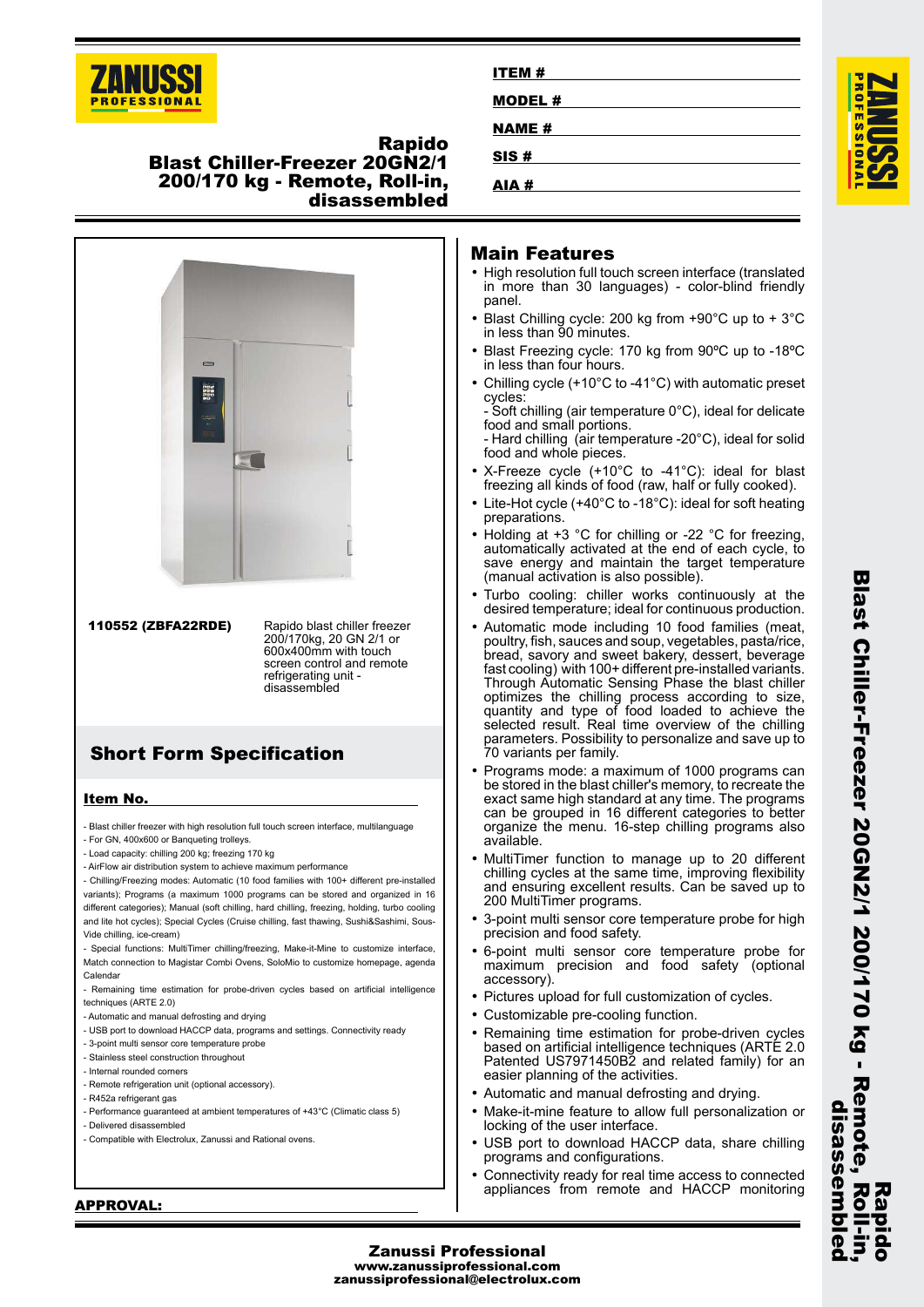

(requires optional accessory).

- Trainings and guidances supporting materials easily accessible by scanning QR-Code with any mobile device.
- Automatic consumption visualization at the end of the cycle.
- • Performance guaranteed at ambient temperatures of +43° C (Climatic class 5).
- Special Cycles:
- Cruise Chilling automatically sets the parameters for the quickest and best chilling (it works by probe)
- Fast Thawing
- Sushi&Sashimi (anisakis-free food)
- Sous-vide chilling
- Ice Cream
- AirFlow air distribution system to achieve maximum performance in chilling/heating evenness and temperature control thanks to a special design of the chamber combined with high precision variable speed fan.
- SoloMio lets the user group the favorite functions in the homepage for immediate access.
- Calendar works as an agenda where the user can plan the daily work and receive personalized alerts for each task.
- With Match function the Oven and the Blast Chiller are connected to each other and communicate in order to guide the user through the cook&chill process optimizing time and efficiency (requires optional accessory).

# **Construction**

- Remote refrigeration unit (optional accessory).
- Environmentally friendly: R452a as refrigerant gas.
- • Solenoid valve to automatically manage the gas pressure in the thermodynamic circuit.
- Main components in 304 AISI stainless steel.
- Evaporator with antirust protection.
- Motors and fan waterproof protected IP23.
- Seamless hygienic internal chamber with all rounded corners for easy cleaning.
- Removable magnetic gasket door with hygienic design.
- • Ventilator swinging hinged panel for access to the evaporator for cleaning.
- Automatic heated door frame.

# **Included Accessories**

• 1 of 3-sensor probe for blast chiller freezer PNC 880582

# **Optional Accessories**

• Bakery/pastry rilsan grid for blast chiller, lengthwise (600x400mm) PNC 880294 ❑ • 6-sensor probe for blast chiller freezer PNC 880566 ❑ • Kit of 3 single sensor probes for blast chiller/freezers PNC 880567 ❑ • 3-sensor probe for blast chiller freezer PNC 880582 ❑ • Air Remote Refrigerating Unit for 20 2/1 200 KG Blast Chiller Freezer - R452a PNC 881224 ❑ • Water remote refrigerating unit for 20 GN 2/1 blast chiller freezer - R452A PNC 881229 ❑ • Roll-in rack for 2/1 gastronorm grids PNC 881449 ❑ • Pair of AISI 304 stainless steel grids, GN 1/1 PNC 922017 ❑ • Pair of grids for whole chicken (8 per grid - 1,2kg each), GN 1/1 PNC 922036 ❑ • AISI 304 stainless steel grid, GN 1/1 PNC 922062 ❑ • AISI 304 stainless steel grid, GN 2/1 PNC 922076 ❑

## **Rapido Blast Chiller-Freezer 20GN2/1 200/170 kg - Remote, Roll-in, disassembled**

| • Pair of AISI 304 stainless steel grids, GN<br>2/1                                                                                    | PNC 922175 | ❏        |
|----------------------------------------------------------------------------------------------------------------------------------------|------------|----------|
| • Baking tray for 5 baguettes in perforated<br>aluminum with silicon coating,<br>400x600x38mm                                          | PNC 922189 | ❏        |
| • Baking tray with 4 edges in perforated<br>aluminum, 400x600x20mm                                                                     | PNC 922190 | ❏        |
| • Baking tray with 4 edges in aluminum,<br>400x600x20mm                                                                                | PNC 922191 | ❏        |
| • Pair of frying baskets                                                                                                               | PNC 922239 | ❏        |
| • AISI 304 stainless steel bakery/pastry grid PNC 922264<br>400x600mm                                                                  |            | ❏        |
| • Grid for whole chicken (8 per grid - 1,2kg<br>each), GN 1/1                                                                          | PNC 922266 | ❏        |
| • Kit universal skewer rack and 4 long<br>skewers for GN 1/1 ovens                                                                     | PNC 922324 | ❏        |
| • Kit universal skewer rack and 6 short<br>skewers for Lengthwise GN 2/1 and<br>Crosswise ovens                                        | PNC 922325 | ❏        |
| • Universal skewer rack                                                                                                                | PNC 922326 | ❏        |
| • 6 short skewers                                                                                                                      | PNC 922328 | <b>□</b> |
| • Multipurpose hook                                                                                                                    | PNC 922348 | <b>□</b> |
| • Grid for whole duck (8 per grid - 1,8kg<br>each), GN 1/1                                                                             | PNC 922362 | $\Box$   |
| • Thermal cover for 20 GN 2/1 oven and<br>blast chiller freezer                                                                        | PNC 922367 | ❏        |
| • Ethernet board (NIU-LAN) for Blast<br>Chillers                                                                                       | PNC 922392 | ❏        |
| • Dehydration tray, GN 1/1, H=20mm                                                                                                     | PNC 922651 | ❏        |
| • Flat dehydration tray, GN 1/1                                                                                                        | PNC 922652 | <b>□</b> |
| • Trolley with tray rack, 15 GN 2/1, 84mm<br>pitch                                                                                     | PNC 922686 | $\Box$   |
| • Connectivity services hub (router LAN)                                                                                               | PNC 922697 | ❏        |
| • Spit for lamb or suckling pig (up to 30kg)<br>for 20 GN 2/1 ovens                                                                    | PNC 922711 | <b>□</b> |
| • Probe holder for liquids                                                                                                             | PNC 922714 | ❏        |
| • Trolley with tray rack 20 GN 2/1, 63mm<br>pitch                                                                                      | PNC 922757 | ◻        |
| • Trolley with tray rack, 16 GN 2/1, 80mm<br>pitch                                                                                     | PNC 922758 | ❏        |
| • Banquet trolley with rack holding 92 plates PNC 922760<br>for 20 GN 2/1 oven and blast chiller<br>freezer, 85mm pitch                |            | ❏        |
| Bakery/pastry trolley with rack holding<br>400x600mm grids for 20 GN 2/1 oven and<br>blast chiller freezer, 80mm pitch (16<br>runners) | PNC 922762 | $\Box$   |
| • Banquet trolley with rack holding 116<br>plates for 20 GN 2/1 oven and blast chiller<br>freezer, 66mm pitch                          | PNC 922764 | ❏        |
| • Non-stick universal pan, GN 1/1, H=20mm PNC 925000                                                                                   |            | ❏        |
| • Non-stick universal pan, GN 1/1,<br>$H = 40$ mm                                                                                      | PNC 925001 | ∩        |
| • Non-stick universal pan, GN 1/1, H=60mm PNC 925002                                                                                   |            | ❏        |
| • Double-face griddle, one side ribbed and<br>one side smooth, GN 1/1                                                                  | PNC 925003 | ❏        |
| · Aluminum grill, GN 1/1                                                                                                               | PNC 925004 | ❏        |
| • Frying pan for 8 eggs, pancakes,<br>hamburgers, GN 1/1                                                                               | PNC 925005 | ❏        |
| • Flat baking tray with 2 edges, GN 1/1                                                                                                | PNC 925006 | ❏        |
| • Baking tray for 4 baguettes, GN 1/1                                                                                                  | PNC 925007 | ❏        |
|                                                                                                                                        |            |          |

• Potato baker for 28 potatoes, GN 1/1 PNC 925008 ❑

#### **Rapido**

**Blast Chiller-Freezer 20GN2/1 200/170 kg - Remote, Roll-in.**<br>disassembled<br>The company reserves the right to make modifications to the products<br>without prior notice. All information correct at time of printing.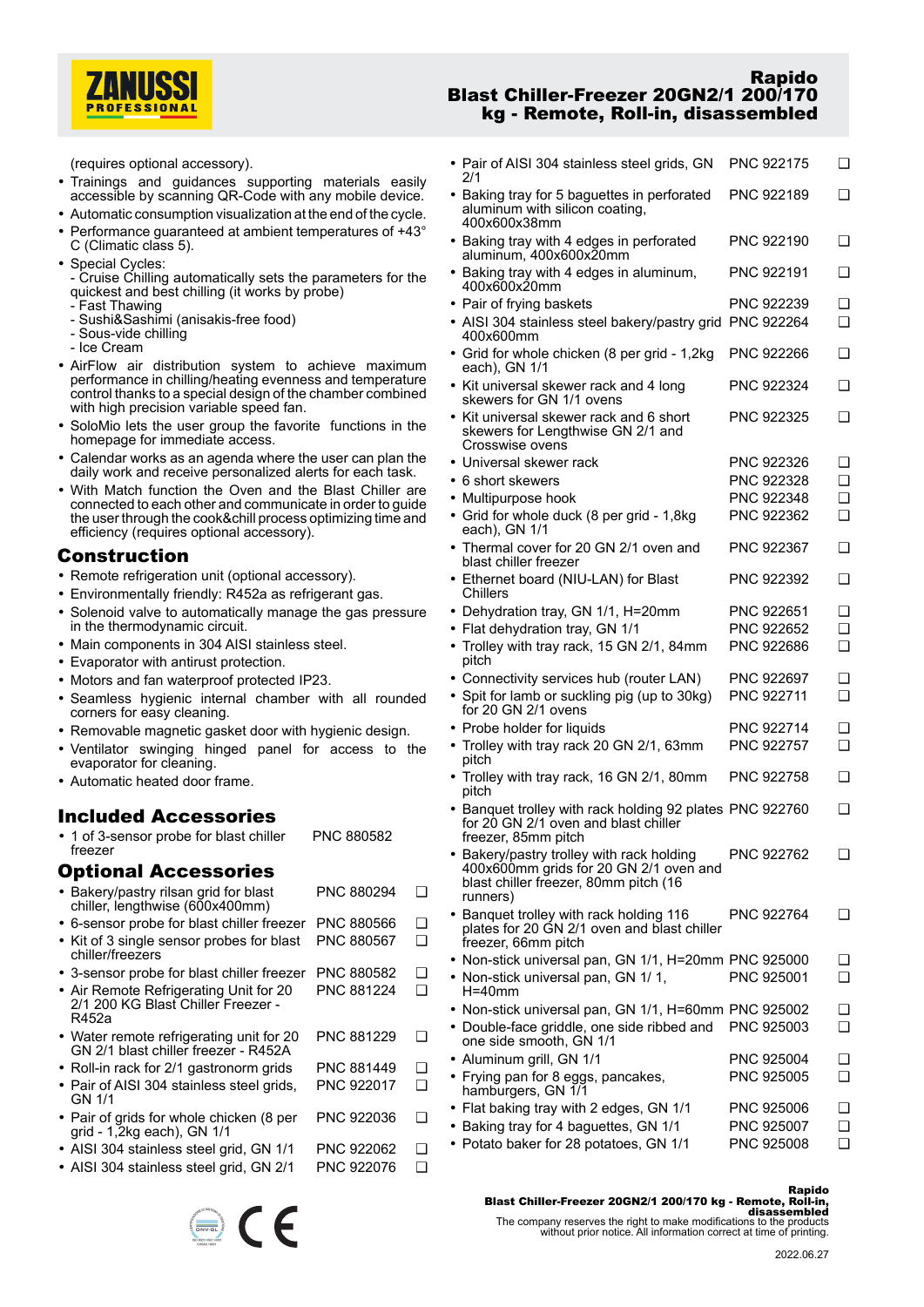

- Kit of 6 non-stick universal pans, GN 1/1, H=20mm PNC 925012 ❑ • Kit of 6 non-stick universal pans, GN 1/1, H=40mm PNC 925013 ❑
- Kit of 6 non-stick universal pan GN 1/1, H=60mm PNC 925014 ❑